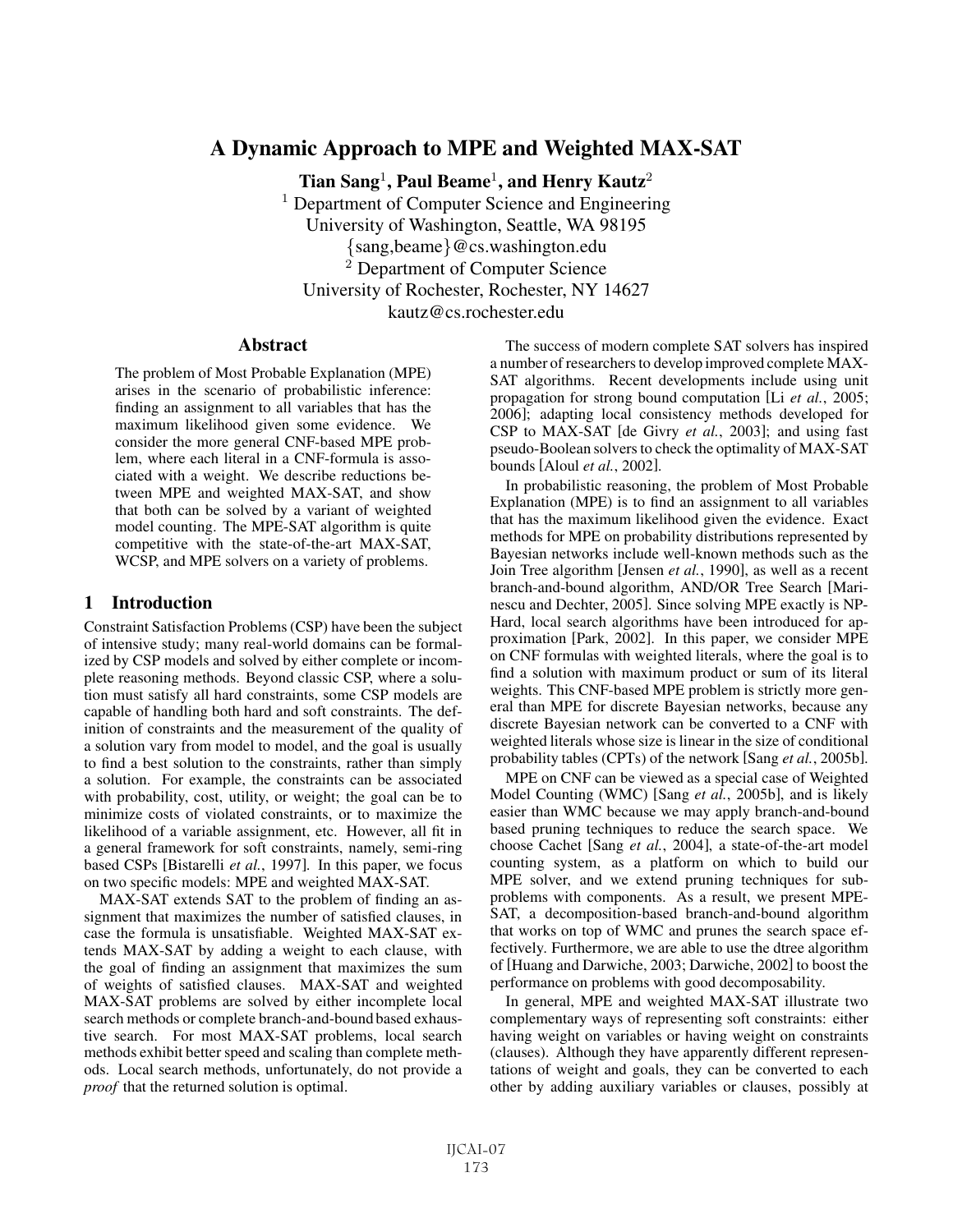some loss in efficiency. In addition to describing these reductions, we show how to formulate CNF-based MPE as an iterative pseudo-Boolean satisfiability (PBSAT) process.

In our experiments we compare our MPE solver MPE-SAT with other state-of-the-art complete MPE/MAX-SAT solvers as well as a pseudo-Boolean solver on a variety of MPE and MAX-SAT problems. Our approach is quite competitive on most problems and is significantly faster than each of the other solvers on at least one of the classes of benchmarks.

# 2 MPE and Weighted MAX-SAT

The MPE problem originated in research on Bayesian networks, one of the most popular graphical models. A Bayesian network is a DAG, where each source node has a prior probability distribution on its values and each non-source node has a Conditional Probability Table (CPT) specifying the probability distribution of its values given the values of its parents. Most Probable Explanation (MPE) is the problem of finding a complete assignment of values to nodes that has the maximum likelihood given some node values as evidence. The likelihood of a complete assignment is the product of the corresponding entries in the conditional probability tables and the prior probabilities. To solve MPE exactly, one can either compile the Bayesian network into a junction tree and then propagate the evidence [Jensen *et al.*, 1990], or perform a branch-and-bound search, *e.g.*, AND/OR tree search [Marinescu and Dechter, 2005]. Alternatively, one can convert MPE to weighted MAX-SAT and solve it by any local search algorithm [Park, 2002].

#### We begin with some definitions:

Definition 1 A *CNF formula with weighted literals* is a CNF formula plus a function weight that maps literals to realvalued non-negative weights.

**Definition 2** Given a combination operator  $\oplus$  defined on the reals, the problem of *MPE on CNF formulas with weighted literals* is to find a complete satisfying assignment s that has the maximum  $\bigoplus_i weight(v_i)$ , where  $v_i$  is either the positive or negative form of the  $i$ th variable in  $s$ . To be convenient, we also define the inverse operator  $\ominus$ . MPE of an unsatisfiable CNF formula is defined to be 0.

This CNF-based MPE can represent Bayesian-networkbased MPE because there are linear reductions from Bayesian networks to CNF formulas with weighted literals [Sang *et al.*, 2005b; Chavira and Darwiche, 2005]. Practically, setting ⊕ to arithmetic + or  $\times$  (then  $\ominus$  is either – or /) suffices our purposes . For example,  $\times$  is used for likelihood-originated  $MPE$  and  $+$  is used for weighted MAX-SAT-originated MPE. In the rest of the paper, we will use the short term MPE for "MPE on CNF formulas with weighted literals", when there is no confusion.

The problem of weighted MAX-SAT on a CNF formula is to find an assignment that has the maximum sum of weights of all clauses satisfied by that assignment. When every weight is 1, weighted MAX-SAT reduces to MAX-SAT.

Both MPE and weighted MAX-SAT optimize a metric of the weight, the only difference is that MPE has a weight on each literal and weighted MAX-SAT has a weight on each clause. Not surprisingly these two representations are equivalent in that they can be directly converted to each other.

# MPE to weighted MAX-SAT

We give a simple conversion for MPE on CNF to weighted MAX-SAT, which is different from the encoding in [Park, 2002] translates MPE on Bayesian Networks to weighted MAX-SAT. Assuming the combination operator is  $+,$ 

- for each literal in MPE, a unit clause is added with weight equal to the weight of the literal.
- all original clauses in MPE are assigned an "infinite" weight, which is a number chosen to be at least as large as the sum of the weights added in the previous step.

Since all original clauses have an infinite weight, any optimal solution in weighted MAX-SAT must satisfy them and maximize the sum of weights of satisfied unit clauses, which obviously maximizes the sum of literal weights in MPE and therefore is an optimal solution in MPE as well, and vice versa. The converted formula has a mixture of hard and soft constraints, which is a challenge for exact weighted MAX-SAT solvers: to be efficient, they must take advantage of the hard constraints.

#### Weighted MAX-SAT to MPE

Givry *et. al.* [2003] described a Pseudo-Boolean encoding for MAX-SAT. Although that does not explicitly refer to MPE, it can be modified for MPE by adding proper weights. Our conversion is as follows:

- for every variable  $x$  in weighted MAX-SAT, let  $weight(x) = weight(\neg x) = 0.$
- for every clause  $c_i$  in weighted MAX-SAT, an auxiliary literal  $\neg y_i$  is added to  $c_i$ , with  $weight(\neg y_i)=0$  and  $weight(y_i) = weight(c_i).$

While the original formula for MAX-SAT may be unsatisfiable, the converted formula is guaranteed to be satisfiable because one can always obtain a trivial solution by setting all auxiliary y variables to false. When the combination operator is fixed to sum, solving MPE on the converted formula finds a solution with a maximum sum of weight of  $y$  variables, which is equivalent to maximizing the sum of weights of satisfied clauses in weighted MAX-SAT. This encoding does not add any clause, but needs as many auxiliary variables as the number of clauses. The inflated number of variables makes solving MPE more difficult, especially since auxiliary variables make every clause trivially satisfiable and thus unit propagation and conflict-driven learning become unavailable.

#### MPE and Pseudo-Boolean SAT

Since the encoding in [de Givry *et al.*, 2003] converts MAX-SAT to Pseudo-Boolean SAT and (weighted) MAX-SAT and MPE are equivalent, we observe that there is a close relationship between MPE as Pseudo-Boolean SAT as well.

**Definition 3** Given a CNF formula  $\phi$  and a set C of linear constraints over variables in φ, *Pseudo-Boolean SAT (PB-SAT*) is to find a total assignment that satisfies both  $\phi$  and linear constraints in C. A linear constraint has the form  $\sum_{n=1}^{\infty}$  and  $\sum_{n=1}^{\infty}$  durbance is a variable that takes value 0 and  $\sum_{i=1}^{n} a_i v_i \geq d$  where  $v_i$  is a variable that takes value 0 or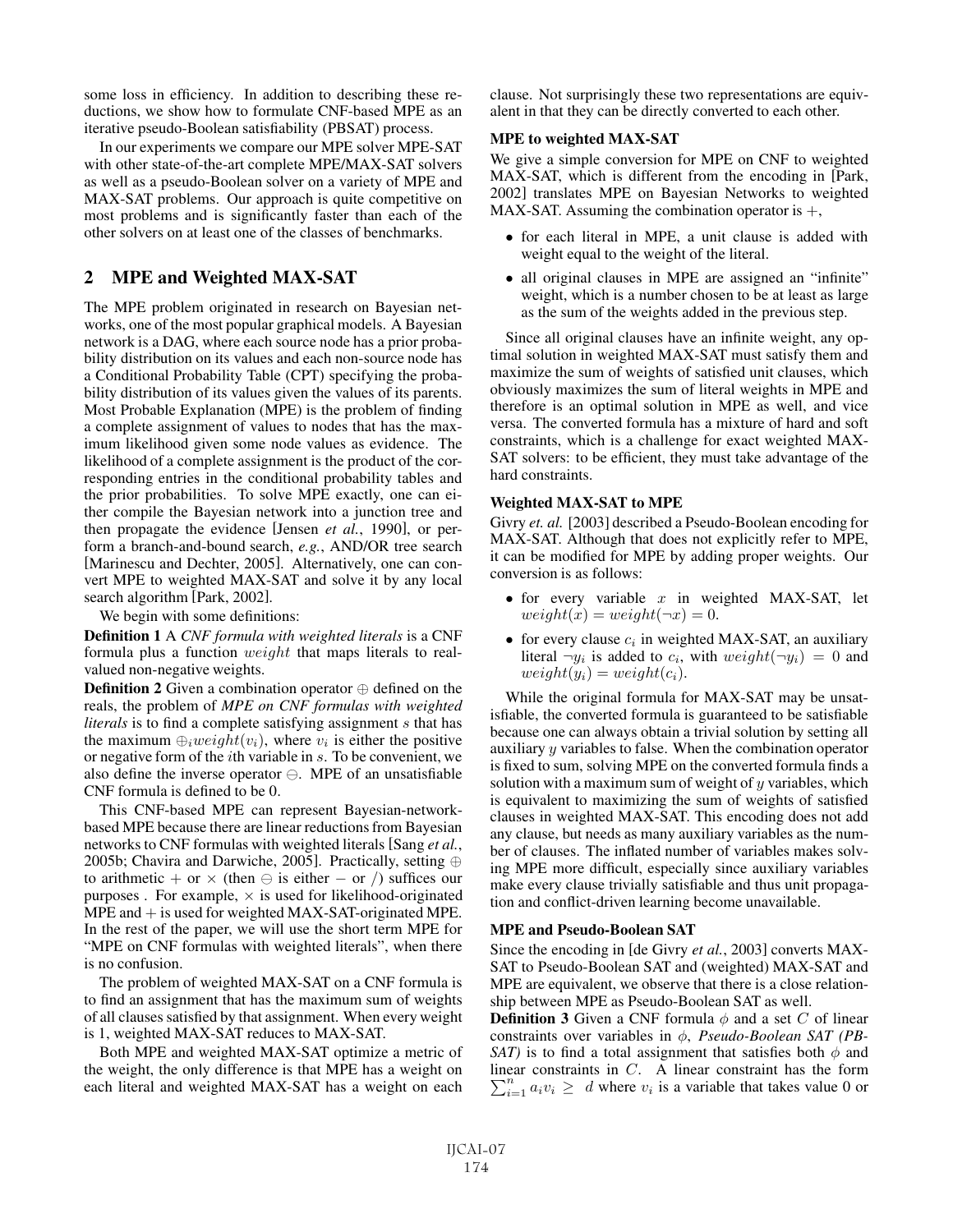1,  $a_i$  and d are real-valued constants and n is the number of variables.

We show how to convert a likelihood-based MPE to an iterative PBSAT process. In the context of likelihood, the combination operator  $\oplus$  becomes  $\times$ , and a variable  $v_i$  has  $weight(v_i) = p_i$  and  $weight(\neg v_i) = 1 - p_i$ . Without loss of generality, we assume  $0 < p_i < 1$ , otherwise if  $p_i = 0$  (1) we solve the simplified formula with  $v_i$  instantiated to 0 (1). The MPE goal is to find a complete satisfying assignment that maximizes

$$
\prod_{x_i=1} p_i \prod_{x_i=0} (1-p_i) = \prod_i \left(\frac{p_i}{1-p_i}\right)^{x_i} \prod_i (1-p_i).
$$

Since  $\prod_i (1 - p_i)$  is a constant and log is an increasing function this is equivalent to maximizing function, this is equivalent to maximizing

$$
\log\big[\prod_{i}\big(\frac{p_i}{1-p_i}\big)^{x_i}\big] = \sum_{i} \log\big(\frac{p_i}{1-p_i}\big)x_i.
$$

This linear expression can be used as the left side of a linear constraint in PBSAT, but we still need to figure out what bound  $d$  to put on the right side. By definition of MPE, we know that the optimal value must be in  $[0, \prod_{i=1}^{n} Max(p_i, (1-p_i))]$ . Now we can iteratively search for the bound d using binary search. At each step when d is for the bound  $d$  using binary search. At each step when  $d$  is set, we solve PBSAT with a single linear constraint

$$
\sum_{i} \log \left( \frac{p_i}{1 - p_i} \right) x_i \ \geq \ d.
$$

In this way, we can get  $d$  arbitrarily close to the optimal value in a bounded number of steps.

# 3 Algorithms and the Implementation

In this section, we first examine a simple MPE algorithm and then show how to enhance it with some advanced techniques.

#### 3.1 DPLL for MPE

The naïve Algorithm 1 is a simple modification of the classic DPLL search. First if the formula is empty (already satisfied), DPLL-MPE returns the optimal value (*e.g.*, sum or product) of weights of unassigned variables, which becomes part of the current value; if the formula is UNSAT, DPLL-MPE returns 0 by definition; otherwise it selects a variable to branch, recursively solves each branch and then returns the best value, which is the better one found in the two branches.

Unlike DPLL for SAT where the search halts when a SAT leaf is found, DPLL-MPE performs an exhaustive search over all possible SAT leaves for the optimal value. It can be very slow without proper pruning, and that is why branch-andbound algorithms are widely used for many similar optimization tasks including MAX-SAT and weighted CSP.

Algorithm 1 DPLL-MPE

| DPLL-MPE $(\phi)$ // returns MPE of CNF formula $\phi$           |
|------------------------------------------------------------------|
| if $\phi$ is empty, return optimal value of unassigned variables |
| if $\phi$ has an empty clause, return 0                          |
| select an unassigned variable $v \in \phi$ to branch             |
| return Max(DPLL-MPE $(\phi _{v=0}) \oplus weight(\neg v)$ ,      |
| DPLL-MPE $(\phi _{v=1}) \oplus weight(v)$                        |
|                                                                  |

# Algorithm 2 MPE-SAT

MPE-SAT $(\phi, lb)$  // returns MPE of CNF formula  $\phi$ if  $\phi$  is empty, return optimal value of unassigned vars if  $\phi$  has an empty clause, do **nogood learning** and return 0 do dynamic component detection: solve each separately do cache lookup: reuse previously computed values do **dynamic bounding**: if  $E(\phi) \leq lb$  return 0 // pruning select an unassigned literal  $v \in \phi$  by **branching heuristics** lresult = MPE-SAT $(\phi|_{v=0}, lb \ominus weight(\neg v))$ update lb according to lresult rresult = MPE-SAT $(\phi|_{v=1}, lb \ominus weight(v))$ result = Max(lresult  $\oplus$  weight( $\neg v$ ), rresult  $\oplus$  weight(v)) do **caching**: AddToCache $(\phi, \text{result})$ return result

#### 3.2 Branch-and-Bound and Decomposition

Branch-and-bound is the underlying mechanism for most exhaustive search algorithms that find an optimal solution. The branch-and-bound algorithm maintains a global best solution found so far, as a lower bound. If the estimated upper bound of a node is not better than the lower bound, the node is pruned and the search continues with other branches.

Previous research has shown that decomposition and caching techniques are critical for such exhaustive search to be efficient [Darwiche, 2002; Bacchus *et al.*, 2003; Sang *et al.*, 2004; Marinescu and Dechter, 2005]. However, with dynamic decomposition the simple form of branch-and-bound must be modified. During the search, a problem may decompose into several independent sub-problems (components) that, for efficiency, one would like to analyze separately. The branch-and-bound algorithm must include a way of allocating portions of the global bounds to the individual components.

# 3.3 MPE-SAT

To address the above issues, we develop MPE-SAT, a new decomposition-based branch-and-bound algorithm with dynamic decomposition and caching. MPE-SAT extends DPLL-MPE with the following function blocks. Since there are a number of similarities with the related AND/OR tree search algorithm [Marinescu and Dechter, 2005], we briefly compare our methods with that algorithm.

Dynamic Component Detection A connected component detection is performed dynamically for every non-trivial  $\phi$ in the search. Since components of  $\phi$  are independent subproblems with disjoint variables, they are solved separately and then their results are combined to get the result for  $\phi$ (though Algorithm 2 does not show details of these obvious steps due to space limitation). (In AND/OR tree search, components are determined statically using the pseudo tree constructed before the search.)

Caching and Cache lookup When the value of a component is known, the component with its value is stored in a hash table (caching) for later reuse (cache lookup), which avoids repeated computation. A component to store can be its corresponding clauses or a short signature of the clauses to save space. Even when the exact value of a component is unknown because of pruning in its subtree, a proper bound can be cached for reuse too. The purpose of this bound caching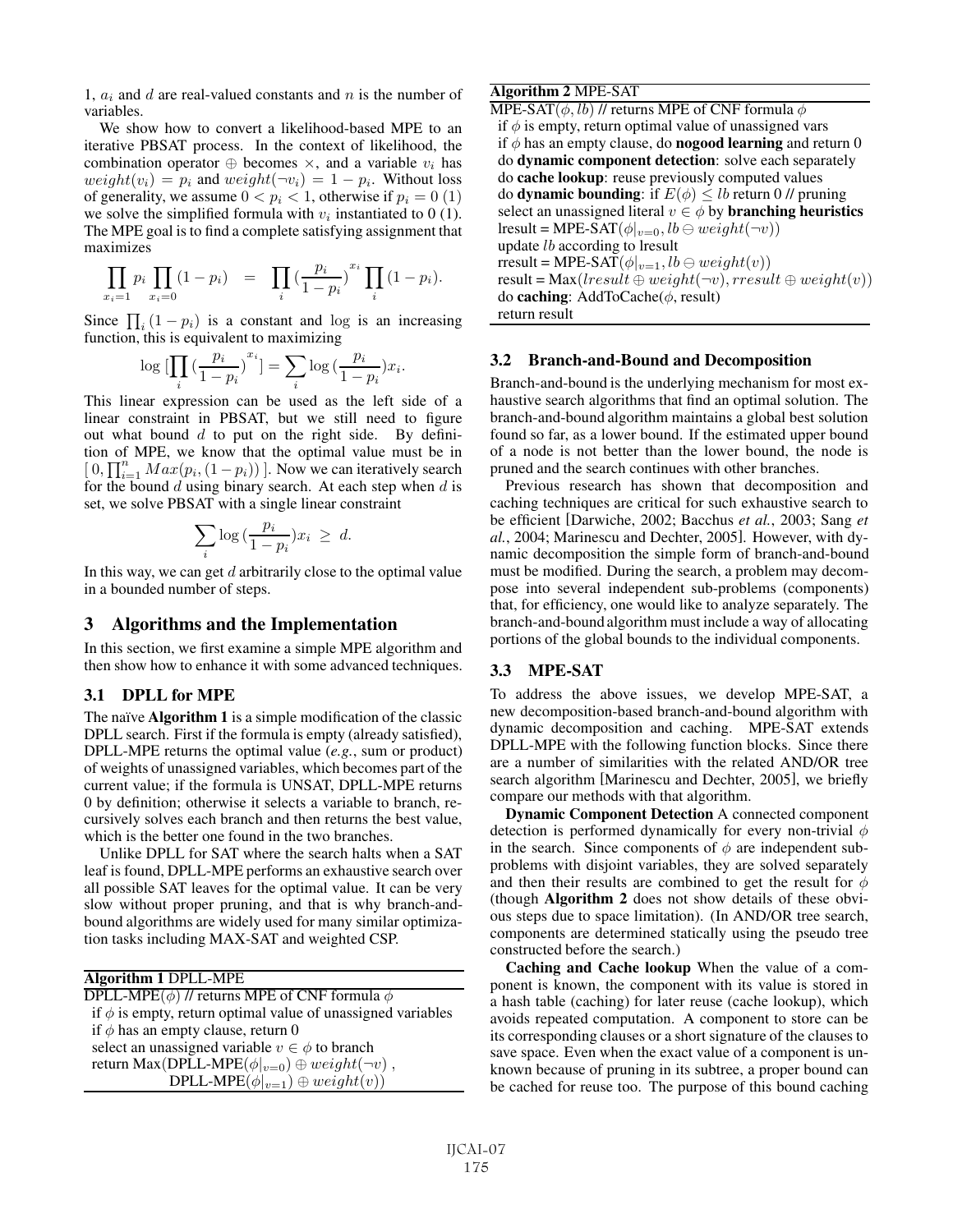is to save the partial work already done for a component that is to be pruned. A cached bound can be used as an estimated upper bound of the component for pruning and it is updated whenever a tighter bound or the exact value of the same component is found. (AND/OR tree search caches the context instead of the component itself.)

**Dynamic Bounding** The parameter *lb*, initially  $\infty$  or given by local search, is the lower bound for  $\phi$  when  $\phi$  is created.  $E(\phi)$  is an upper bound estimation of the true value of  $\phi$ , which can be simply  $\bigoplus_{v \in \phi} Max(weight(v), weight(\neg v))$ , a cached bound or a result by special computation (as described in section 3.4). If  $E(\phi)$  is at most lb, the current branch is pruned for it will not yield a better result. Note that for a subproblem, *lb* for its right branch may be better than *lb* for its left branch, because solving the left branch may improve the previous  $lb$ . When a sub-problem (component) is being solved, only local information is needed for pruning; i.e., the bound from its parent and the bounds from sibling components, which are updated dynamically. A parent's lb is immediately broken and passed into its sub-problems for pruning (top-down). For example, if sub-problem  $S$  splits into  $S_1$  and  $S_2$  then  $lb_{S_1} = lb_S \oplus E(S_2)$ . and  $lb_{S_2} = lb_S \oplus E(S_1)$ . However, since  $S_2$  is solved after  $S_1$ ,  $lb_{S_2}$  should be dynamically updated with the exact value of  $S_1$  replacing  $E(S_1)$ . (AND/OR tree search uses dynamic bounding as well but collects bounds from sub-problems (bottom-up).)

Branching Heuristics Any dynamic heuristic good for DPLL search will work, and it turns out that decompositionbased heuristics are often very useful (as discussed in section 3.4). (AND/OR tree search uses the statically-constructed pseudo-tree heuristic, which also aims at decomposition.)

Nogood Learning The well-known conflict-driven clause learning technique for satisfiability testing, *e.g.*, [Zhang *et al.*, 2001], can be directly used for CNF-based MPE. Learned clauses implicitly prune the infeasible search space.

Comparison Since the top-down scheme passes the best known lower bound to a sub-problem once it is available, MPE-SAT may examine fewer nodes than AND/OR tree does when pruning occurs. MPE-SAT benefits from nogood learning that dynamically changes its variable ordering (with VSIDS or VSADS heuristic), while nogood learning is likely less useful for the static pseudo-tree variable ordering. The dynamic component detection in MPE-SAT is more powerful than the static detection in AND/OR tree search because the latter may miss some decomposition due to dynamic effects; however, the overhead of the former is much higher. Finally, the more expensive component caching in MPE-SAT is more powerful than context caching in AND/OR tree search, because different contexts may lead to the same component.

#### 3.4 The Implementation

The problem of model counting (counting the number of solutions of a CNF formula) shares many features with MPE, both requiring exhaustive search. In DPLL-MPE if we replace the max operation by sum (and the optimal value of a SAT leaf is one) we will get a naïve model counting algorithm. Using the weighted model counting system Cachet [Sang *et al.*, 2004] as a platform, we have implemented the MPE-SAT algorithm and the following to better support it.

Component Processing Components are processed in a depth-first order and the search stays within a component until it is finished. This component processing strategy is well suited to dynamic bounding for sibling components, but it is different from that for model counting. In Cachet, once a component is found SAT during search, the work on the rest of that component will be temporarily suspended and an unexploited component (if available) will be processed next. That strategy works well for finding UNSAT components as soon as possible, which is good for model counting; but in MPE-SAT we want to continue working on a SAT component until it is fully done, because the known value of a finished component yields better lower bounds for its siblings when they are checked for pruning.

Optimal Solution Retrieval In order to get the optimal solution as well as the optimal value, we need to maintain all partial solutions associated with all the active components on the current search path, from which we can compose the optimal solution at backtracking. The optimal partial solution of a component must be cached together with its exact value.

Branching Heuristics The dynamic branching heuristics for SAT and model counting such as VSIDS, VSADS and EUPC [Moskewicz *et al.*, 2001; Sang *et al.*, 2005a] work well for MPE too. These heuristics aim at maximizing the effect of unit propagation or avoiding the infeasible search space by learning from conflicts. However for MAX-SAT problems, we have found that the dtree-based semi-dynamic branching heuristic [Huang and Darwiche, 2003; Darwiche, 2002; 2004] is often better, because in those problems unit propagations and conflicts that guide dynamic heuristics are no longer available whereas structural decomposition based heuristics are affected less. The dtree program by [Huang and Darwiche, 2003] computes a static variable group ordering based on dtree decomposition [Darwiche, 2002], which is fed to MPE-SAT. The semi-dynamic branching heuristic makes choices by dynamic heuristic for variables in the same group, but prefers variables in a group with higher priority and the group priorities are determined statically by dtree. The time for running dtree is usually insignificant compared to the time for solving the problem. A nice property of dtree is that after each group of variables is instantiated (from high to low priority), the problem is guaranteed to decompose. However, if a problem has a large tree-width, the sizes of the high priority groups by dtree can be so large that the search space blows up before the problem decomposes.

Upper Bound Computation We are able to extend the UP heuristic [Li *et al.*, 2005] to weighted MAX-SAT in our solver. Computing an upper bound on the weight of the satisfied clauses of formula  $\phi$  is equivalent to computing a lower bound on the weight of violated clauses of  $\phi$ . The weight of violated clauses of  $\phi$  can be estimated as follows:

#### $CostLB = 0$

for each unit clause of  $\phi$ 

Simplify  $\phi$  by setting the current unit clause to true

if there is an empty clause (conflict)

increment CostLB by the minimum weight of the empty clause and the clauses for deriving it, and

remove clauses for deriving the empty clause from  $\phi$ 

 $CostLB$  is the lower bound of violated clauses at the end.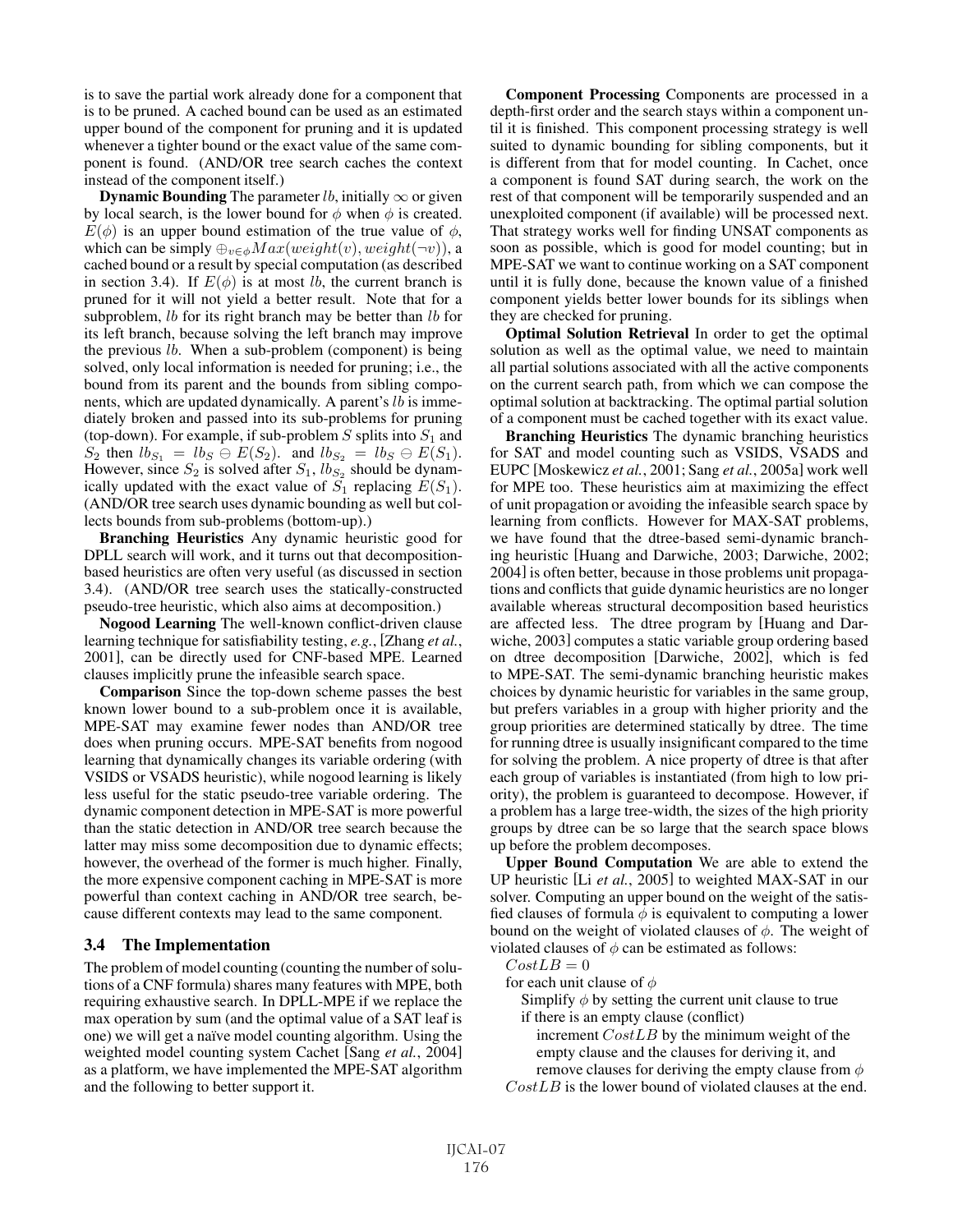We also adopt a trick from previous MAX-SAT solvers that when the value of a known solution and the current estimated value differ only by one, unit clauses are safely propagated.

# 4 Experimental Results

We tested with both CNF-based MPE and MAX-SAT. The CNF-based MPE problems are either from random 3-CNF or structured CNF formulas with random literal weights (equivalent to weighted MAX-SAT), or translated from Bayesian networks (special because of the ad-hoc Bayesian-network-to-CNF encoding). The MAX-SAT problems are structured ones used in previous literature and fault diagnosis problems generated from standard circuit benchmarks that are challenging for many solvers. More details of these problems can be found at www.cs.washington.edu/homes/sang/benchmarks.htm

We used the following state-of-the-art solvers:

Toolbar [de Givry *et al.*, 2003; 2005] : an exact weighted CSP solver that integrates efficient algorithms for maintaining various levels of local consistency. It is a generic solver for weighted CSP and weighted MAX-SAT. We used version 3.0.

UP [Li *et al.*, 2005] : an exact branch-and-bound MAX-SAT solver using unit propagation and distinguishing independent conflicts for powerful lower bound computation.

MaxSatz [Li *et al.*, 2006] : an exact branch-and-bound MAX-SAT solver extending UP with sophisticated lower bound computation techniques. Highly optimized for MAX-SAT, it was the winner of the 2006 MAX-SAT evaluation.

PB2 [Aloul *et al.*, 2002] : a pseudo Boolean SAT solver that takes linear constraints. It can prove the optimality of encoded MAX-SAT problems. Basically, an auxiliary variable is added for each clause and there is a linear constraint limiting the sum of these added variables to the given bound.

AoTree [Marinescu and Dechter, 2005]: the AND/OR tree implementation that works for MPE of Bayesian networks and weighted CSP.

MPE-SAT: our solver that implements the MPE-SAT algorithm. It is for CNF-based MPE and weighted MAX-SAT.

All experiments were done on a Linux machine with 2.8 GHz Pentium 4 CPU and 4 GB memory, except that we ran AoTree on a Windows machine with 2.8 GHz Pentium 4 CPU and 1.5 GB memory. The runtime cutoff is 600 seconds. Since not all solvers apply to the same domains, for each domain, we show the results only for the solvers that apply.



Figure 1: MPE of random 3-CNF (median runtime)

| Problems  | $\#vars$ | #clauses | Toolbar | PB <sub>2</sub> | <b>MPE-SAT</b> |
|-----------|----------|----------|---------|-----------------|----------------|
| ra        | 1236     | 11416    | 30      | 0.04            | 0.18           |
| rb        | 1854     | 11324    | Х       | 1.2             | 0.72           |
| rc        | 2472     | 17942    | Х       | 10              | 3.9            |
| 2bitcomp6 | 252      | 766      | 17      | 5.5             | 0.21           |
| 2bitmax6  | 150      | 370      | Χ       | 3.5             | 0.28           |
| rand1     | 304      | 578      | X       |                 | 15             |

Figure 2: MPE of circuit CNF and runtime in seconds.

| <b>Problems</b> | #Node | Induced width | AoTree | <b>MPE-SAT</b> |
|-----------------|-------|---------------|--------|----------------|
| $75 - 12$       | 144   | 19            | 20     | 0.47           |
| $90 - 15$       | 225   | 23            | 412    | 0.1            |
| $75 - 15$       | 225   | 25            |        | 0.56           |
| $90 - 25$       | 625   | 41            |        | 5.5            |
| $90 - 30$       | 900   |               |        | 68             |

Figure 3: MPE of grid Bayesian networks and runtime in seconds.

The first domain is MPE on satisfiable random 3-CNF formulas with random weights between 1 and 1000 on each positive literal and 0 weight on each negative literal. The problems were converted to weighted MAX-SAT via the encoding in section 2 (introducing only positive unit clauses). Since we use + as the combination operator  $\oplus$  for MPE here, a direct translation to PBSAT is adding a linear constraint where the weighted sum of all positive literals is at least a given bound. In principle we should run PB2 iteratively to optimize this bound, but we just set the bound as opt (for proving SAT) and  $opt + 1$  (for proving UNSAT), because PB2 is not efficient enough on this domain. (The value of opt was that found by other solvers.) For MPE-SAT, we used the weight-based dynamic heuristic, where variable selections with good unitpropagated weights are preferred before a solution is found (to get a good bound early) and bad unit-propagated weights are preferred afterwords (to get prunings early).

In Figure 1, each point represents the median runtime on 100 instances. On the PB2 curve, the data point of ratio 2.6 is actually a timeout (median  $> 600$  seconds). Compared to the other two, PB2 is very inefficient at low ratios, frequently timed out. However, as the problem gets more and more constrained with ratio increasing towards 4.2, PB2 improves significantly. MPE-SAT has a similar trend: it is about two times slower than Toolbar at low ratios, but gains a dramatic speedup at high ratios. Apparently at high ratios MPE-SAT and PB2 benefit a lot from clause learning by the underlying SAT engine, which prunes most infeasible search space. The curve of Toolbar is rather flat before ratio 4.2. For low ratio under-constrained problems, Toolbar prunes the search space very effectively using advanced bounding techniques; however, without nogood learning, it is not effective at pruning using the constraints and so does poorly on well-constrained high ratio problems. This effect is amplified with 200 variables and ratio 4.2: Toolbar often cannot solve an instance in an hour but MPE-SAT can solve it in a few seconds.

Figure 2 shows the results of MPE on structured circuit CNF formulas with random variable weights. Clearly most problems are easy to MPE-SAT but hard or non-solvable to Toolbar. We also ran PB2 with a naïve binary search for the optimal value. PB2 works fine on all problems but one. It appears that CNF-based MPE suits MPE-SAT and PB2 better than Toolbar, which is optimized for weighted CSP.

In Figure 3, we compared with AND/OR tree search on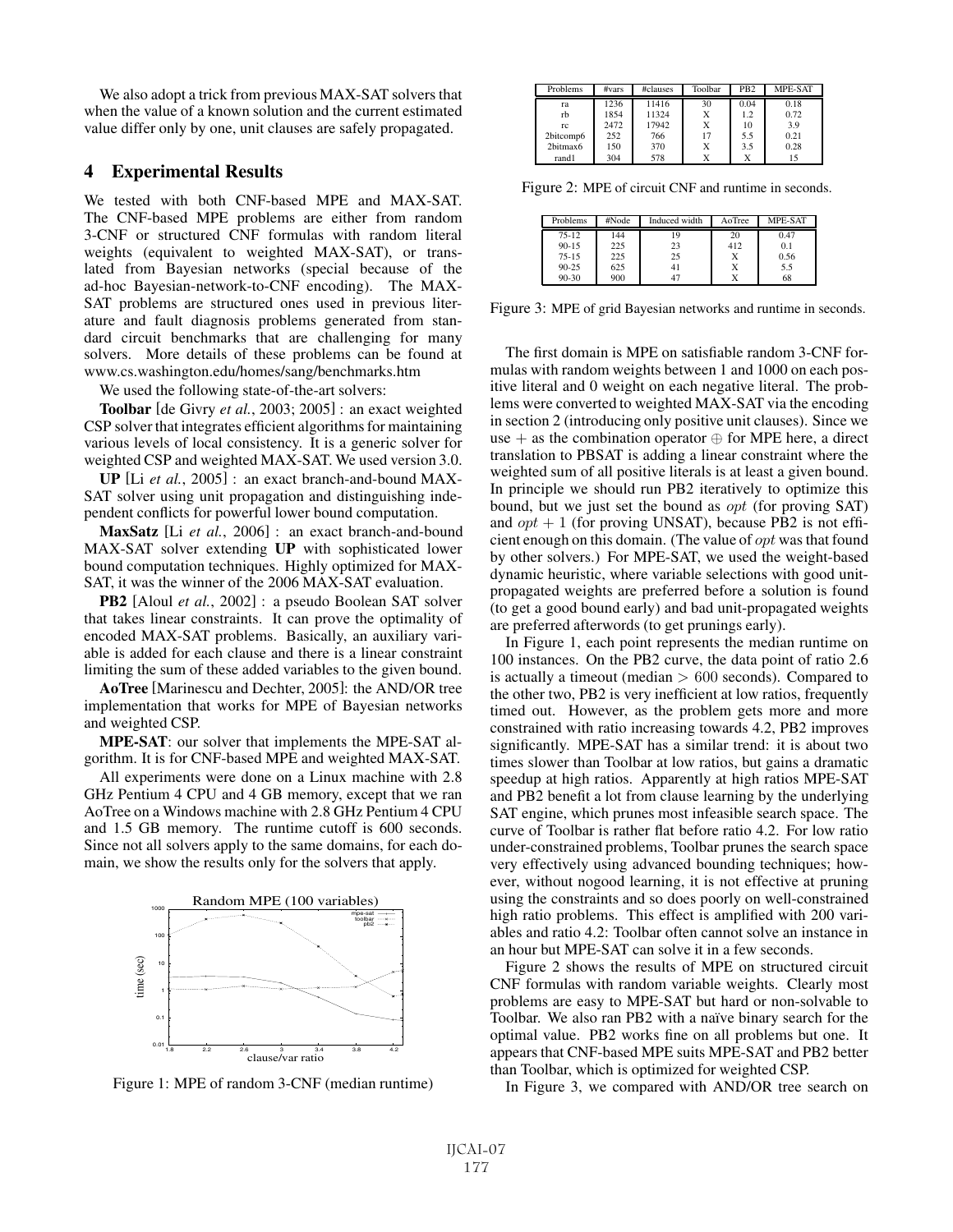| Problems         | Toolbar        | PB <sub>2</sub> | MaxSatz | UP   | MPE-SAT        |
|------------------|----------------|-----------------|---------|------|----------------|
| Pret60.60        | 40             | 0.001           | 11      | 49   | 0.05           |
| Pret60.75        | 41             | 0.001           | 11      | 48   | 0.06           |
| Pret150.60       | X              | 0.003           | X       | X    | 0.09           |
| Pret150.75       | X              | 0.003           | X       | X    | 0.1            |
| dubois22         | 130            | 0.001           | 37      | 248  | 0.04           |
| dubois23         | 245            | 0.001           | 74      | 168  | 0.04           |
| dubois24         | 496            | 0.001           | 152     | X    | 0.04           |
| dubois 25        | X              | 0.001           | 311     | X    | 0.04           |
| dubois26         | X              | 0.001           | X       | X    | 0.04           |
| dubois30         | X              | 0.001           | X       | X    | 0.05           |
| dubois100        | X              | 0.006           | X       | X    | 0.17           |
| aim-100-1.6-n1   | 318            | 0.001           | 7.8     | 41   | 81             |
| aim-100-1.6-n2   |                |                 | 2.3     | 24   | 139            |
|                  | $\overline{c}$ | 0.005           |         |      |                |
| aim-100-1.6-n3   | X              | 0.003           | 13.8    | 194  | 55             |
| aim-100-1.6-n4   | X              | 0.005           | 10.0    | 29   | 78             |
| $aim-100-2.0-n1$ | 158            | 0.003           | 23      | 24   | 2.2            |
| aim-100-2_0-n2   | 20             | 0.008           | 13      | 24   | 1.5            |
| aim-100-2.0-n3   | 145            | 0.001           | 5.9     | 20   | 16             |
| aim-100-2.0-n4   | 192            | 0.04            | 15      | 23   | $\overline{4}$ |
| hole07           | 0.19           | 0.001           | 0.04    | 0.03 | 0.31           |
| hole08           | 1.8            | 0.002           | 0.4     | 0.4  | 1.9            |
| hole09           | 20             | 0.002           | 4.1     | 5.8  | 8.9            |

Figure 4: MAX-SAT problems from DIMACS UNSAT instances and runtime in seconds  $(X = time > 600)$ .

grid MPE problems on Bayesian networks. An  $n \times n$  grid network has binary-valued nodes indexed by pairs  $(i, j)$ , with node  $(1, 1)$  as a source and  $(n, n)$  as a sink. Each node  $(i, j)$ has parents indexed by  $(i - 1, j)$  and  $(i, j - 1)$ , and a fraction of nodes have deterministic CPTs [Sang *et al.*, 2005b]. The sink is set to true as the evidence for MPE. The induced width of a Bayesian network is a measure of its density. It is clear that MPE-SAT dominates on all these highly deterministic problems by a large margin and AoTree has difficulties on grid networks with large induced width. MPE-SAT is not very sensitive to the induced width because the underlying SAT engine can explore the local structures (introduced by deterministic entries) efficiently.

The remaining experiments were on structured MAX-SAT problems: examples considered in [de Givry *et al.*, 2003; Li *et al.*, 2005] and fault diagnosis problems. Our MPE solver is competitive with the other solvers on most classes. (We do not show results for unstructured random MAX-SAT problems where MPE-SAT is not at all competitive because MPE-SAT spends significant time on dynamic decomposition checking and caching, which is wasted because the problems have very dense constraints and hardly decompose.) For each problem, we gave all solvers the initial bound found by Borchers' local search program for MAX-SAT [Borchers and Furman, 1999], and the optimal value is defined as the minimum number of clauses violated. In fact, local search can quickly find the optimal bound of 1 for every problem in Figure 4. All the solvers will find a solution value at least as good as the given bound.

In Figure 4, PB2 dominates on all problems, and MPE-SAT is also quite good, outperforming Toolbar and UP on most problems. Unlike other branch-and-bound solvers, PB2 proves the optimality of a given bound that becomes a single linear constraint. When the upper bound is 1, the problem is probably under-constrained (note that the encoding for PB2 is trivially satisfiable without the linear constraint), so PB2 can easily find a solution. It is also easy for PB2 to prove that all problems in Figure 4 are UNSAT using SAT techniques

| Problems.   | OPT            | Bound | Toolbar | PB <sub>2</sub> | MaxSatz | UP   | MPE-SAT        |
|-------------|----------------|-------|---------|-----------------|---------|------|----------------|
| $c432-1$    |                | 4     | 16.9    | 0.02            | 0.25    | 0.17 | 0.7            |
| $c432-2$    |                | 8     | X       | 0.01            | 543     | 2.3  | 0.1            |
| $c432-3$    | $\overline{c}$ | 6     | X       | 0.16            | 37      | 0.2  | 0.25           |
| $c432 - 4$  | $\overline{c}$ | 6     | X       | 0.06            | 4.1     | 0.4  | 0.75           |
| $c499-1$    | 3              | 4     | 55      | 4.58            | 0.22    | 0.01 | 0.4            |
| c499-2      | $\overline{4}$ | 5     | 28      | 3.58            | 3.33    | 0.01 | 0.37           |
| c499-3      |                | 9     | X       | Х               | 2.96    | 0.03 | 0.66           |
| c499-4      | 8              | 9     | X       | X               | 7.94    | 0.02 | 0.75           |
| c880-1      | $\overline{4}$ | 9     | 11.6    | 0.3             | 23      | 0.3  | 2.2            |
| c880-2      | 5              | 6     | X       | X               | X       | 0.1  | 2.7            |
| c880-3      | 6              | 8     | X       | X               | X       | 0.2  | 7.8            |
| c880-4      |                | 8     | X       | X               | X       | 0.11 | 5.9            |
| $c1355 - 1$ | 5              | 9     | X       | X               | X       |      | 1.5            |
| c1355-2     | 6              | 9     | X       | X               | X       |      | 3.4            |
| c1355-3     | $\overline{7}$ | 12    | X       | X               | X       | 1.7  | $\overline{4}$ |
| $c1355-4$   | 8              | 13    | X       | X               | X       | 1.9  | 6.7            |

Figure 5: MAX-SAT problems from fault diagnosis and runtime in seconds  $(X = time > 600)$ .

such as clause learning and non-chronological backtracking, which are unavailable for other MAX-SAT solvers including MPE-SAT (because of the MAX-SAT-to-MPE encoding).

MPE-SAT works very well on pret and dubois problems, because they decompose quickly—they usually have small separator sets by dtree based heuristics. After those critical variables are instantiated, the problem decomposes into independent sub-problems and MPE-SAT can solve them efficiently. For the same reason, MPE-SAT works less well on some aim-100 and hole problems—the sizes of root separator sets vary from 17 to 20, large enough to be hard.

Toolbar and UP have somewhat similar behaviors over problems in Figure 4, in that they can solve all aim (except one) and hole problems and all fail on large pret and dubois problems, though UP is faster up to a factor. For large pret and dubois problems they seem to have difficulty in finding a good solution matching the given upper bound, but for hole problems finding a good solution is easy: removing any clause makes the formula satisfiable.

Next, we show that PB2 is indeed not universally good for all MAX-SAT problems. In Figure 5, the fault diagnosis problems were generated from ISCAS-85 combinational circuits [Brglez and Fujiwara, 1985]. In a circuit we make some gates have stuck-at faults such that the output is inconsistent with the given input, so a MPE solution is a sound explanation with the least number of faulty gates. This problem can be solved by a SAT based method that enumerates possible explanations [Smith *et al.*, 2005]. An optimal solution often falsifies quite a few clauses. Each entry in the /Bound column is the initial upper bound (for solvers) returned by local search. It is interesting that local search cannot find any optimal value. PB2 at least takes one run to prove UNSAT (given  $bound = opt-1$ ) and another run to prove SAT (given  $bound = opt$ ). So each number for PB2 is the sum of these two runtimes, and we ignore the insignificant portion of time for other runs.

Only UP and MPE-SAT can successfully solve all fault diagnosis problems, and UP is faster by a constant factor. UP is extremely efficient probably because of its lower bound computation: there are many binary clauses in these formulas and UP may get a very tight lower bound by applying the unit literal rule iteratively. It is a little surprising that MaxSatz, which is supposed to use more sophisticated lower bounding